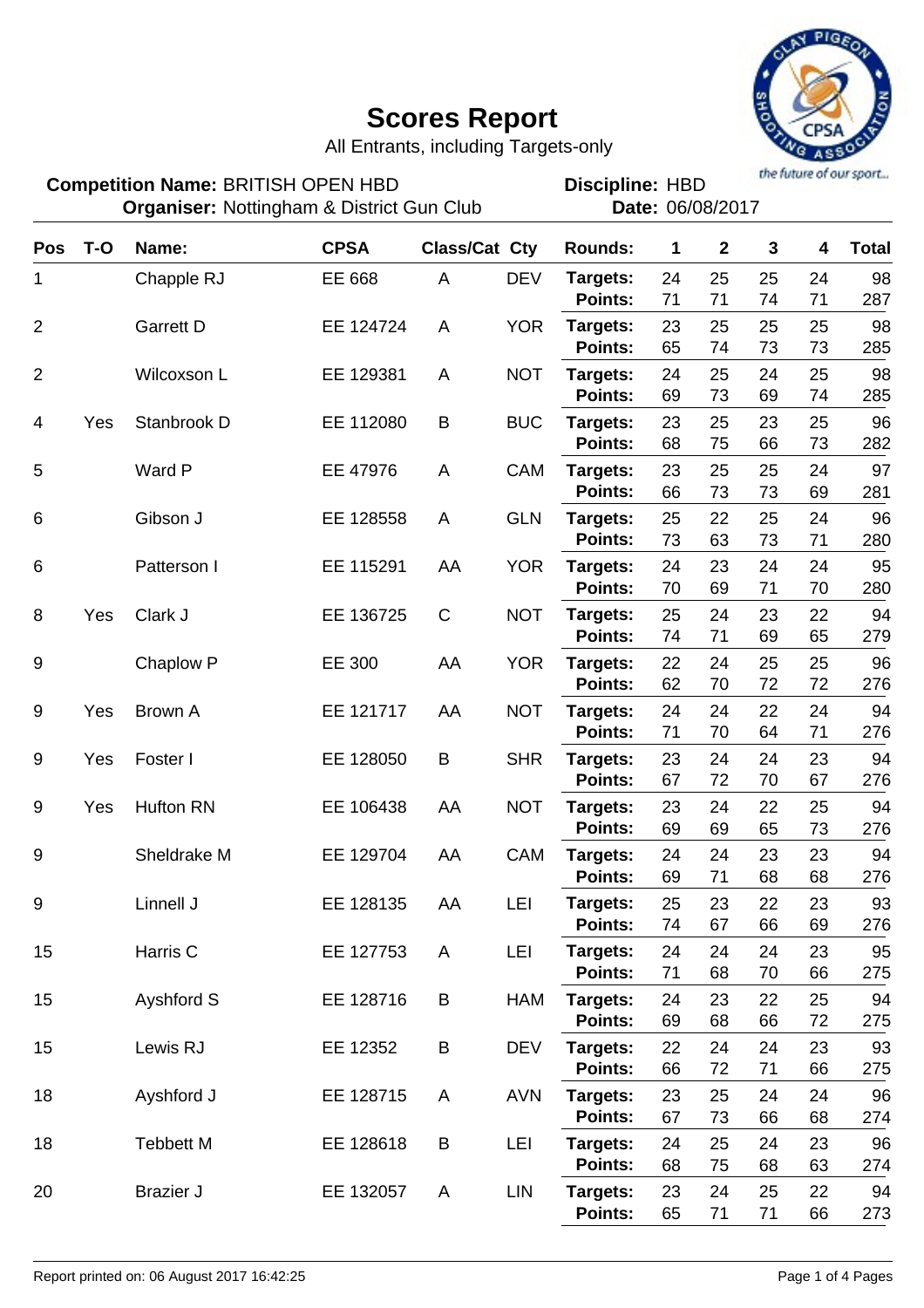

All Entrants, including Targets-only

**Competition Name: BRITISH OPEN HBD FIGURE: HBD Discipline: HBD Organiser:** Nottingham & District Gun Club **Date:** 06/08/2017

Discipline: HBD<br>Date: 06/08/2017

| Pos | $T-O$ | Name:            | <b>CPSA</b> |    | <b>Class/Cat Cty</b> | <b>Rounds:</b>             | 1        | $\mathbf{2}$ | $\mathbf{3}$ | 4        | <b>Total</b> |
|-----|-------|------------------|-------------|----|----------------------|----------------------------|----------|--------------|--------------|----------|--------------|
| 20  |       | Osborne P        | EE 130791   | B  | <b>YOR</b>           | Targets:<br>Points:        | 23<br>67 | 25<br>73     | 24<br>68     | 22<br>65 | 94<br>273    |
| 20  |       | Lovatt NJ        | EE 6151     | A  | <b>LIN</b>           | Targets:<br><b>Points:</b> | 24<br>71 | 24<br>70     | 22<br>66     | 23<br>66 | 93<br>273    |
| 23  |       | Sharpe R         | EE 124036   | B  | <b>YOR</b>           | Targets:<br><b>Points:</b> | 23<br>65 | 25<br>74     | 23<br>66     | 24<br>67 | 95<br>272    |
| 23  |       | Hodgkinson G     | EE 127807   | A  | <b>NOT</b>           | Targets:<br><b>Points:</b> | 22<br>63 | 24<br>71     | 24<br>71     | 24<br>67 | 94<br>272    |
| 25  |       | Hall JR          | EE 10460    | B  | <b>YOR</b>           | Targets:<br><b>Points:</b> | 23<br>66 | 24<br>68     | 23<br>65     | 25<br>72 | 95<br>271    |
| 25  | Yes   | Weston D         | EE 106227   | AA | <b>DER</b>           | Targets:<br><b>Points:</b> | 23<br>67 | 24<br>67     | 22<br>63     | 25<br>74 | 94<br>271    |
| 25  |       | <b>Taylor G</b>  | EE 109155   | A  | LAN                  | Targets:<br>Points:        | 23<br>68 | 24<br>70     | 23<br>66     | 23<br>67 | 93<br>271    |
| 28  | Yes   | Weston C         | EE 67724    | A  | <b>DER</b>           | Targets:<br><b>Points:</b> | 23<br>69 | 23<br>66     | 23<br>65     | 24<br>70 | 93<br>270    |
| 29  |       | <b>Waring DA</b> | EE 124591   | B  | <b>STA</b>           | Targets:<br><b>Points:</b> | 22<br>61 | 24<br>70     | 24<br>70     | 23<br>67 | 93<br>268    |
| 29  |       | Hodgkinson G     | EE 129226   | B  | <b>NOT</b>           | Targets:<br>Points:        | 24<br>70 | 24<br>69     | 21<br>62     | 23<br>67 | 92<br>268    |
| 29  |       | <b>Relph P</b>   | EE 105605   | AA | <b>CHE</b>           | Targets:<br><b>Points:</b> | 24<br>71 | 21<br>61     | 22<br>63     | 25<br>73 | 92<br>268    |
| 29  |       | Twigger C        | EE 51803    | B  | <b>NOT</b>           | Targets:<br><b>Points:</b> | 24<br>71 | 24<br>71     | 20<br>58     | 23<br>68 | 91<br>268    |
| 33  |       | Denoon R         | EE 83413    | A  | <b>NOT</b>           | Targets:<br>Points:        | 24<br>66 | 24<br>71     | 21<br>61     | 23<br>69 | 92<br>267    |
| 34  |       | Gray RM          | EE 13723    | A  | <b>LIN</b>           | Targets:<br><b>Points:</b> | 22<br>65 | 22<br>61     | 22<br>65     | 25<br>75 | 91<br>266    |
| 34  |       | <b>Stancer R</b> | EE 130029   | A  | LIN                  | Targets:<br>Points:        | 25<br>73 | 25<br>74     | 19<br>57     | 22<br>62 | 91<br>266    |
| 36  | Yes   | Winn JH          | EE 9739     | A  | LIN                  | Targets:<br>Points:        | 24<br>64 | 22<br>64     | 23<br>69     | 23<br>68 | 92<br>265    |
| 37  |       | Cumberlidge M    | EE 109912   | B  | <b>LIN</b>           | Targets:<br>Points:        | 24<br>67 | 20<br>58     | 24<br>68     | 24<br>71 | 92<br>264    |
| 37  | Yes   | Smith AG         | EE 24519    | A  | <b>DER</b>           | Targets:<br>Points:        | 23<br>67 | 25<br>69     | 22<br>64     | 22<br>64 | 92<br>264    |
| 37  |       | Wragg A          | EE 105904   | AA | <b>YOR</b>           | Targets:<br>Points:        | 22<br>64 | 22<br>63     | 24<br>70     | 24<br>67 | 92<br>264    |
| 40  |       | Murdoch J        | EE 132319   | B  | <b>NOT</b>           | Targets:<br>Points:        | 24<br>70 | 24<br>70     | 21<br>61     | 22<br>62 | 91<br>263    |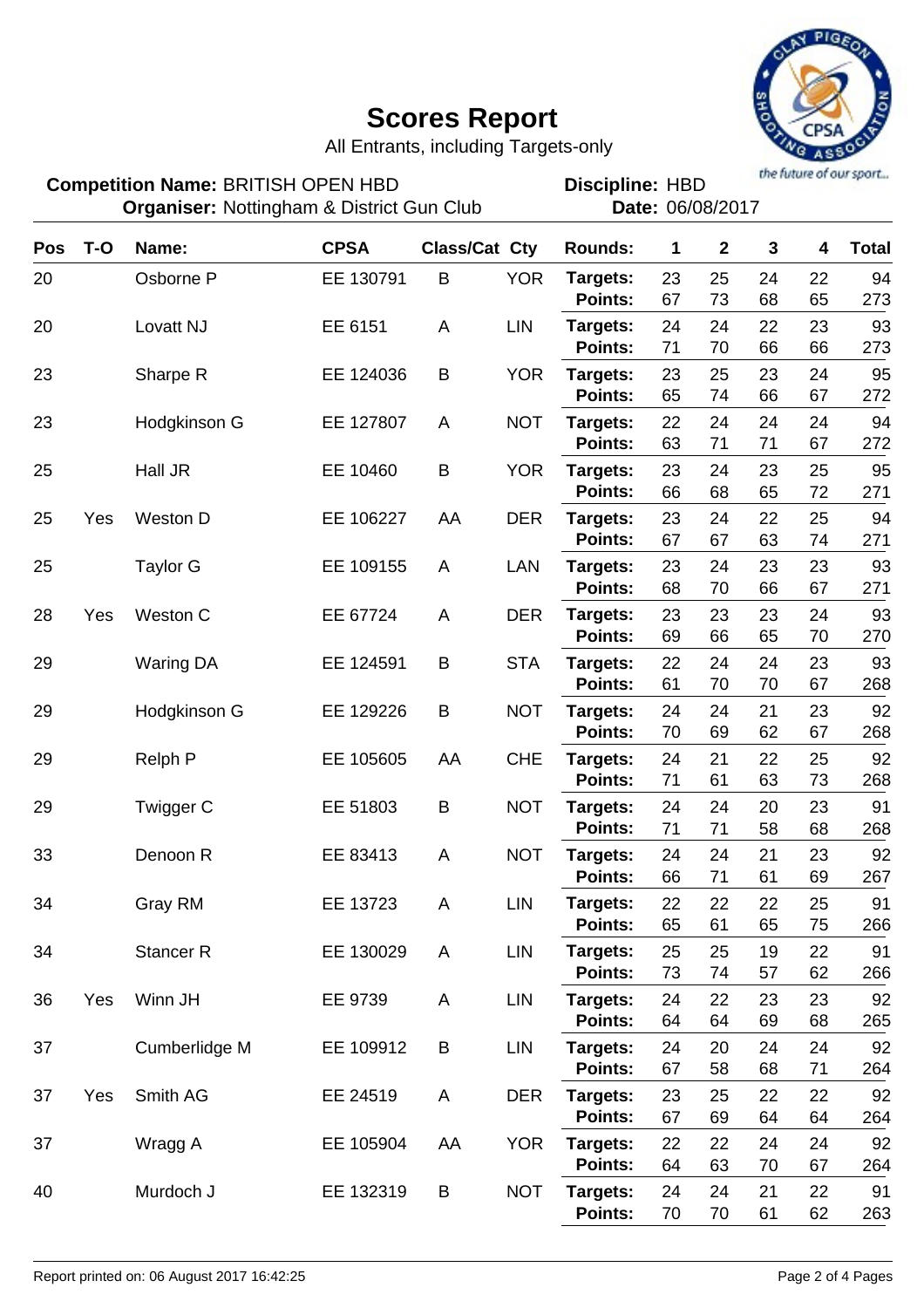

All Entrants, including Targets-only

| <b>Competition Name: BRITISH OPEN HBD</b><br><b>Organiser: Nottingham &amp; District Gun Club</b> |       |                    |             |                      |            | the future of our sport<br><b>Discipline: HBD</b><br>Date: 06/08/2017 |             |              |          |          |              |
|---------------------------------------------------------------------------------------------------|-------|--------------------|-------------|----------------------|------------|-----------------------------------------------------------------------|-------------|--------------|----------|----------|--------------|
| Pos                                                                                               | $T-O$ | Name:              | <b>CPSA</b> | <b>Class/Cat Cty</b> |            | <b>Rounds:</b>                                                        | $\mathbf 1$ | $\mathbf{2}$ | 3        | 4        | <b>Total</b> |
| 40                                                                                                |       | Philipson T        | EE 11811    | AA                   | <b>DUR</b> | Targets:<br><b>Points:</b>                                            | 23<br>68    | 23<br>63     | 22<br>64 | 23<br>68 | 91<br>263    |
| 42                                                                                                |       | <b>Taylor SA</b>   | EE 16753    | A                    | <b>DER</b> | Targets:<br><b>Points:</b>                                            | 20<br>60    | 24<br>69     | 24<br>69 | 22<br>64 | 90<br>262    |
| 43                                                                                                |       | MacDonald A        | SS 1746     | B                    | SCO        | Targets:<br><b>Points:</b>                                            | 23<br>66    | 25<br>71     | 20<br>57 | 23<br>67 | 91<br>261    |
| 43                                                                                                | Yes   | <b>Rimington K</b> | EE 67301    | AA                   | <b>NOT</b> | Targets:<br><b>Points:</b>                                            | 22<br>62    | 24<br>70     | 22<br>64 | 23<br>65 | 91<br>261    |
| 43                                                                                                |       | Dore AG            | EE 31935    | AA                   | <b>AVN</b> | Targets:<br><b>Points:</b>                                            | 21<br>63    | 23<br>64     | 23<br>68 | 23<br>66 | 90<br>261    |
| 43                                                                                                |       | <b>Tucker RC</b>   | EE 18115    | A                    | LEI        | Targets:<br><b>Points:</b>                                            | 20<br>59    | 22<br>66     | 24<br>71 | 23<br>65 | 89<br>261    |
| 47                                                                                                |       | Bellamy JM         | EE 10984    | AA                   | <b>YOR</b> | Targets:<br><b>Points:</b>                                            | 23<br>67    | 23<br>67     | 20<br>57 | 23<br>69 | 89<br>260    |
| 48                                                                                                | Yes   | Anderson G         | EE 127893   | Β                    | <b>YOR</b> | Targets:<br><b>Points:</b>                                            | 22<br>65    | 25<br>73     | 20<br>58 | 21<br>63 | 88<br>259    |
| 49                                                                                                |       | Winter DJ          | EE 93955    | AA                   | <b>STA</b> | Targets:<br><b>Points:</b>                                            | 24<br>69    | 20<br>55     | 23<br>65 | 24<br>69 | 91<br>258    |
| 50                                                                                                |       | <b>Brazier J</b>   | EE 132058   | $\mathsf C$          | <b>LIN</b> | Targets:<br><b>Points:</b>                                            | 18<br>49    | 24<br>66     | 24<br>71 | 25<br>70 | 91<br>256    |
| 50                                                                                                |       | Sinclair J         | SS 1647     | C                    | <b>UKN</b> | Targets:<br><b>Points:</b>                                            | 21<br>60    | 24<br>70     | 22<br>65 | 21<br>61 | 88<br>256    |
| 52                                                                                                |       | Constanti G        | EE 72364    | A                    | <b>LIN</b> | Targets:<br><b>Points:</b>                                            | 24<br>69    | 25<br>72     | 22<br>64 | 17<br>50 | 88<br>255    |
| 52                                                                                                |       | Snell A            | EE 117867   | AA                   | <b>NOT</b> | Targets:<br>Points:                                                   | 24<br>71    | 23<br>67     | 20<br>58 | 20<br>59 | 87<br>255    |
| 54                                                                                                |       | <b>Thurnell M</b>  | EE 19666    | B                    | <b>NFK</b> | Targets:<br>Points:                                                   | 21<br>59    | 21<br>62     | 24<br>70 | 23<br>63 | 89<br>254    |
| 54                                                                                                | Yes   | Kitchen CL         | EE 118936   | A                    | <b>YOR</b> | Targets:<br>Points:                                                   | 24<br>69    | 22<br>65     | 20<br>57 | 22<br>63 | 88<br>254    |
| 56                                                                                                |       | Titterington J     | EE 127613   | A                    | LAN        | Targets:<br>Points:                                                   | 22<br>63    | 20<br>58     | 24<br>72 | 22<br>60 | 88<br>253    |
| 56                                                                                                | Yes   | Stanbrook C        | EE 112079   | A                    | <b>BUC</b> | Targets:<br>Points:                                                   | 24<br>71    | 19<br>55     | 22<br>64 | 21<br>63 | 86<br>253    |
| 58                                                                                                |       | Scott N            | SS 5385     | B                    | <b>UKN</b> | Targets:<br>Points:                                                   | 21<br>60    | 21<br>63     | 20<br>58 | 24<br>69 | 86<br>250    |
| 59                                                                                                |       | Hanson JA          | EE 121918   | B                    | <b>DER</b> | Targets:<br>Points:                                                   | 21<br>62    | 22<br>62     | 23<br>64 | 20<br>59 | 86<br>247    |
| 59                                                                                                |       | Smith M            | EE 125835   | AA                   | <b>LIN</b> | Targets:<br>Points:                                                   | 19<br>56    | 19<br>57     | 24<br>69 | 22<br>65 | 84<br>247    |